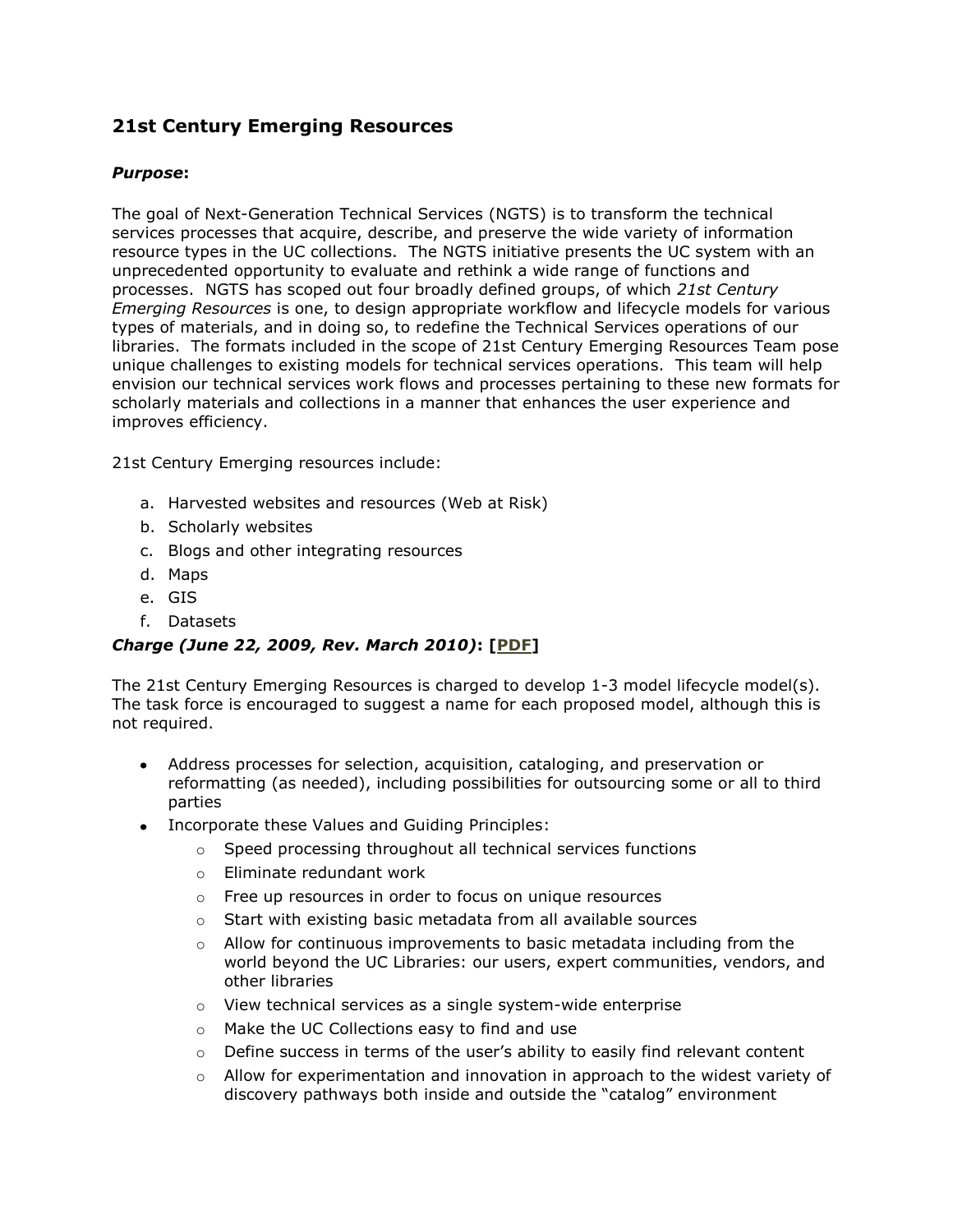- $\circ$  Allow for interoperability of metadata across content, formats, and systems
- $\circ$  Be flexibly designed with the expectation that it will be exposed in multiple ways and open to enhancement by user tagging and expert communities
- $\circ$  Eliminate duplication of effort across the UC system and local variation in practice
- $\circ$  Achieve system-wide cost-savings and rebalance expenditures as necessary to embrace the format and service requirements
- $\circ$  Leverage national and international standards and strategically position UC Libraries to be an earlier adopter of emerging standards
- Address options for system-wide organization of Technical Services

The task force is encouraged to suggest a name for each proposed model, although this is not required.

## *Expectations for each model***:**

Phase 1: July – Oct. 2009 Report due: Nov. 13, 2009

Research existing best practices and current initiatives within UC and beyond

- a. Interview stakeholders and experts
- b. Identify organizational structures
- c. Collect evidence for proposed solutions, including throughput and discovery statistics
- d. Describe when collaborative approaches to technical services ought to be considered/not considered
- e. Describe when/if a collaborative technical services approach depends upon a shared UC collections approach
- f. Consider vendor or other contracting solutions when appropriate

#### *Consultation***:**

The task force should consult with the SOPAG Ad Hoc Digital Library Services Task Force, the UC Digital Preservation Program, local campus data/GIS/digital initiatives/emerging technologies librarians, and other groups as appropriate

#### *Resources***:**

Next Generation Technical Services Scope Statement HOTS Cataloging Expertise Document (see HOTS website:**<http://libraries.universityofcalifornia.edu/hots/>** BSTF Report: **<http://libraries.universityofcalifornia.edu/sopag/BSTF/Final.pdf>** New Approaches for System-wide Cataloging Initiatives:**[http://libraries.universityofcalifornia.edu/hots/camcig/BrainstormingDr](http://libraries.universityofcalifornia.edu/hots/camcig/BrainstormingDraftForCAMCIG.pdf) [aftForCAMCIG.pdf](http://libraries.universityofcalifornia.edu/hots/camcig/BrainstormingDraftForCAMCIG.pdf)** The University of California Collection: Content for the 21st Century and Beyond (forthcoming)